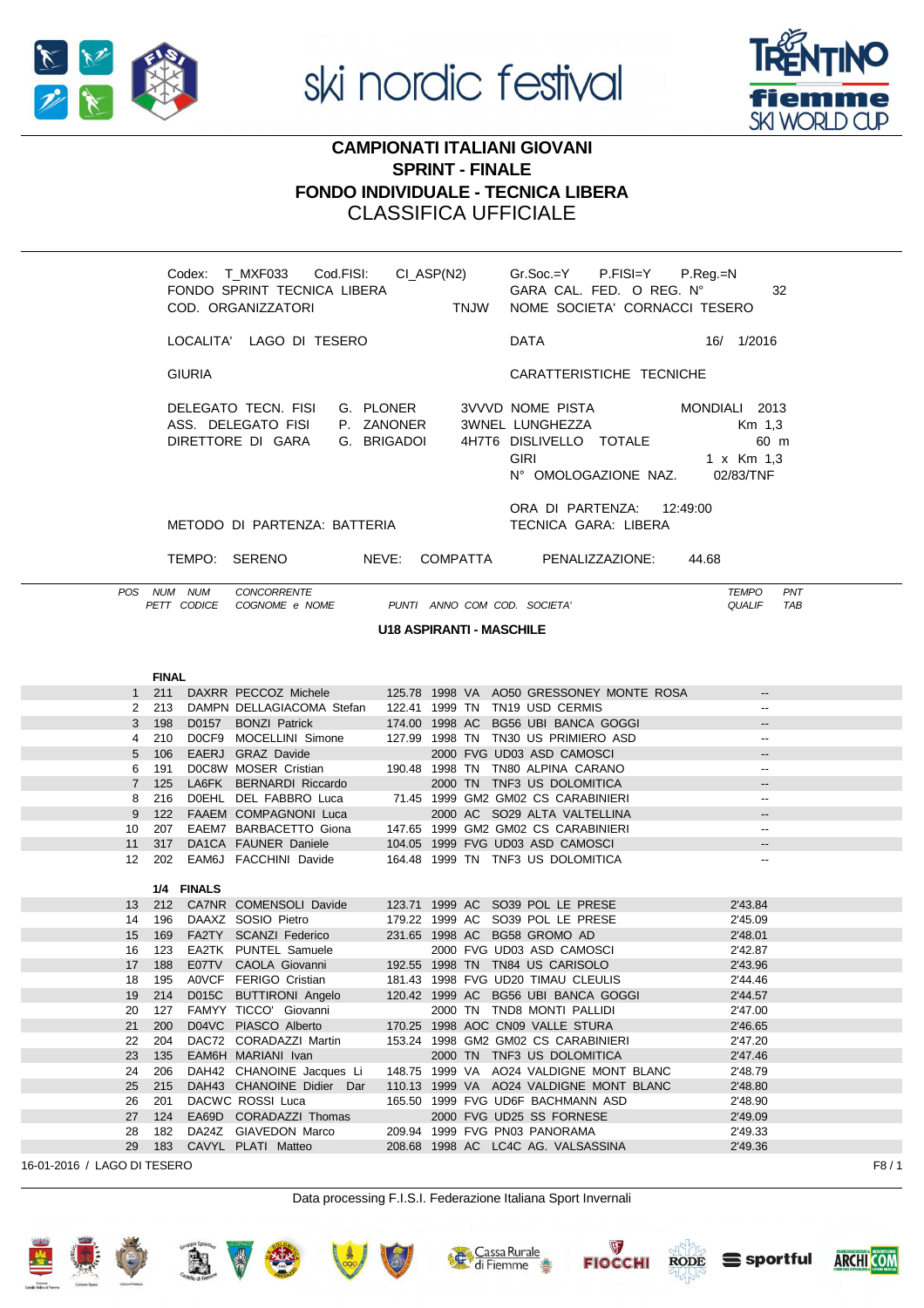|                             | POS NUM NUM      | PETT CODICE    | <b>CONCORRENTE</b><br>COGNOME e NOME             |                           |  | PUNTI ANNO COM COD. SOCIETA'                                             | <b>TEMPO</b><br><b>QUALIF</b> | <b>PNT</b><br>TAB |
|-----------------------------|------------------|----------------|--------------------------------------------------|---------------------------|--|--------------------------------------------------------------------------|-------------------------------|-------------------|
|                             |                  |                |                                                  |                           |  |                                                                          |                               |                   |
|                             |                  |                | 30 193 F01RC BURGER Patrick                      |                           |  | 186.20 1999 AA BZD3 5V LOIPE                                             | 2'49.42                       |                   |
|                             |                  | Qualifications |                                                  |                           |  |                                                                          |                               |                   |
| 31                          | 189              |                | N07CE STAFFLER Daniel                            |                           |  | 192.49 1998 AA BZ44 AMAT SARNTAL                                         | 2'50.19                       |                   |
| 32                          | 203              |                | DAA5X MILESI Lorenzo                             |                           |  | 162.07 1999 AC BG34 RONCOBELLO                                           | 2'50.21<br>2'50.74            |                   |
| 33<br>34                    | 208<br>121       |                | M01MR MAGLI Pietro<br>EA1J4 CANCLINI Dante       |                           |  | 144.74 1999 AC BG55 13 CLUSONE<br>2000 AC SO29 ALTA VALTELLINA           | 2'50.77                       |                   |
| 35                          | 209              |                | EAENK ALESSIO Andrea                             |                           |  | 136.59 1999 FVG UD6F BACHMANN ASD                                        | 2'50.83                       |                   |
| 36                          | 118              |                | EAM8A LESO Matteo                                |                           |  | 2000 TN TNF3 US DOLOMITICA                                               | 2'50.84                       |                   |
| 37                          | 186              |                | DA1NR GRAPPEIN Daniel                            |                           |  | 202.04 1999 VA AO10 GRAN PARADISO                                        | 2'51.11                       |                   |
| 38                          | 160              |                | FA2T8 PANIZZA Giovanni                           |                           |  | 254.01 1999 TN TN13 FONDO VAL SOLE                                       | 2'51.30                       |                   |
| 39                          | 180              |                | EA14C VASSONEY Fausto                            |                           |  | 212.04 1999 VA AO10 GRAN PARADISO                                        | 2'51.49                       |                   |
| 40                          | 128<br>192       |                | HA5DK MANZONI Francesco<br>EA04L VALERIO Michele |                           |  | 2000 AC SO29 ALTA VALTELLINA<br>188.46 1999 TN TN84 US CARISOLO          | 2'51.57<br>2'51.57            |                   |
|                             | 42 134           |                | M041V OTTAVIANI Keven                            |                           |  | 2000 VE BL71 CORTINA                                                     | 2'52.26                       |                   |
| 43                          | 173              |                | FA2HC KOEHL Gabriel                              |                           |  | 224.94 1999 AA BZ35 DEUTSCHNOFEN                                         | 2'52.65                       |                   |
| 44                          | 185              |                | DAA2V DE BIASI Leonardo                          |                           |  | 202.62 1999 VE BL29 SKI COLLEGE VENETO                                   | 2'52.89                       |                   |
| 45                          | 177              |                | EAH6N GRAIFENBERG Mauro                          | 218.77 1999 TN TN81 RABBI |  |                                                                          | 2'53.08                       |                   |
| 46                          | 190              |                | EA022 LONGO Alessandro                           | 191.78 1999 VA AO05 DRINK |  |                                                                          | 2'53.23                       |                   |
| 47                          | 165              |                | DAWN2 MATLI Michele                              |                           |  | 244.75 1998 AC VB09 VALLE ANTIGORIO                                      | 2'53.46                       |                   |
| 48<br>49                    | 166<br>131       |                | FAK0A CAMPI Francesco<br>EAFY0 VISINI Matteo     |                           |  | 240.15 1998 TN TN35 MARZOLA<br>2000 AC BG55 13 CLUSONE                   | 2'53.89<br>2'54.25            |                   |
| 50                          | 113              |                | EA2EX DOVERI Nicola                              |                           |  | 2000 VA AO10 GRAN PARADISO                                               | 2'54.90                       |                   |
|                             | 129              |                | EAD0A COLTURI Claudio                            |                           |  | 2000 AC SO39 POL LE PRESE                                                | 2'54.90                       |                   |
| 52                          | 153              |                | F05L2 CATTANEO Davide                            |                           |  | 276.59 1998 AC VA23 NORDICO VARESE                                       | 2'55.16                       |                   |
| 53                          | 138              |                | M0L8Z PUNER Lukas                                |                           |  | 2000 AA BZC3 ASV VILLNOESS                                               | 2'55.30                       |                   |
| 54                          | 170              |                | FAEW7 MICHELIS Lorenzo                           |                           |  | 230.00 1999 AOC CN37 VALLE MAIRA                                         | 2'55.67                       |                   |
| 55                          | 155              |                | D07FT SERAFINI Andrea                            |                           |  | 260.00 1998 CAE MO03 OLIMPIC LAMA                                        | 2'55.72                       |                   |
| 56<br>57                    | 197<br>199       |                | DA6P9 MASSELLA Nicola<br>HAHAF ZACCARIA Samuele  |                           |  | 177.63 1998 VE VR57 BOSCO<br>173.84 1999 VE BL76 US VAL PADOLA           | 2'55.96<br>2'56.29            |                   |
| 58                          | 114              |                | HAV2P CORTI Dario                                |                           |  | 2000 AC VA23 NORDICO VARESE                                              | 2'56.40                       |                   |
| 59                          | 108              |                | N0184 BARBIERI Andrea                            |                           |  | 2000 CAE MO03 OLIMPIC LAMA                                               | 2'56.51                       |                   |
| 60                          | 139              |                | NOCLR GASPERI Michele                            |                           |  | 2000 AC SO29 ALTA VALTELLINA                                             | 2'56.74                       |                   |
| 61                          | 194              |                | DAFER MELLERIO Matteo                            |                           |  | 183.07 1998 AC VB21 VALLE VIGEZZO                                        | 2'56.89                       |                   |
| 62                          | 158              |                | M0412 TOMASI Matteo                              |                           |  | 257.99 1998 TN TNF7 FIAVE' ASD                                           | 2'57.30                       |                   |
| 63                          | 156              |                | EAK74 BOSIN Emanuele                             |                           |  | 259.38 1998 TN TN19 USD CERMIS                                           | 2'57.58                       |                   |
| 64<br>65                    | 181<br>126       |                | DA1NV ABRAM Manuel<br>R0P2D ROMANO Tiziano       |                           |  | 211.52 1999 VA AO10 GRAN PARADISO<br>2000 AOC CN25 SKI AVIS BORGO        | 2'58.44<br>2'58.63            |                   |
| 66                          | 174              |                | DOFL6 FRISON Alessandro                          |                           |  | 222.67 1999 VE VI46 ENEGO LISSER                                         | 2'58.66                       |                   |
| 67                          | 163              |                | EA8E5 STECHER Daniel                             |                           |  | 247.61 1998 AA BZ36 ASC SESVENNA                                         | 2'58.75                       |                   |
| 68                          | 161              |                | DAL9Y RINALDI Simone                             |                           |  | 253.57 1999 AOC CN09 VALLE STURA                                         | 2'59.41                       |                   |
| 69                          | 140              |                | C0089 RESTANO Andrea                             |                           |  | 2000 VA AO12 GRAND COMBIN                                                | 2'59.50                       |                   |
| 70                          | 162              |                | DARCX BARAT Nicola                               |                           |  | 247.85 1998 VE BL51 POL. SOVRAMONTE                                      | 2'59.99                       |                   |
|                             |                  |                | 71 159 DAM10 GAOLE Cristian                      |                           |  | 256.41 1998 VE VR57 BOSCO                                                | 3'00.15                       |                   |
|                             | 72 152<br>73 171 |                | DAMAW VANZETTA Roberto<br>DA269 TAZZIOLI Daniele |                           |  | 285.88 1998 TN TNJW CORNACCI TESERO<br>230.00 1999 CAE MO03 OLIMPIC LAMA | 3'00.18<br>3'00.51            |                   |
|                             | 74 148           |                | D024R GORDA Alessandro                           |                           |  | 300.00 1998 VE BL15 ENAL SPORT VILLAGA                                   | 3'00.54                       |                   |
| 75                          | 178              |                | DAJYY NICOLODI Andrea                            |                           |  | 217.68 1999 TN TNF7 FIAVE' ASD                                           | 3'00.61                       |                   |
| 76                          | 187              |                | DAA79 PUNTEL Gianluca                            |                           |  | 194.02 1999 FVG UD20 TIMAU CLEULIS                                       | 3'01.25                       |                   |
|                             | 77 172           |                | LA0ZK TASSONE Marco                              |                           |  | 227.27 1999 AOC CN04 VALLE PESIO                                         | 3'01.42                       |                   |
| 78                          | 205              |                | DAFJ5 CELON Augusto                              |                           |  | 149.89 1999 VE VR57 BOSCO                                                | 3'01.65                       |                   |
| 79                          | 146              |                | DA2DT CELON Davide                               |                           |  | 376.04 1998 TN TN35 MARZOLA                                              | 3'02.13                       |                   |
| 80<br>81                    | 164<br>179       |                | LA993 TALENTI Piero<br>M0ADD ZANNINI Stefano     |                           |  | 246.90 1999 AOC CN25 SKI AVIS BORGO<br>215.18 1999 CAE RE47 BISMANTOVA   | 3'03.36<br>3'03.40            |                   |
| 82                          | 141              |                | FA68C TANARA Mattia                              |                           |  | 2000 VE VR57 BOSCO                                                       | 3'03.77                       |                   |
| 83                          | 143              |                | T02LK TRENTINI Mattia                            |                           |  | 457.09 1998 TN TN40 L'ARCOBALENO                                         | 3'03.83                       |                   |
| 84                          | 184              |                | FA54K GIUSTI Mattia                              |                           |  | 205.47 1999 AA BZ17 ASV PRAD RAIFFE                                      | 3'03.96                       |                   |
| 85                          | 119              |                | HA7V8 MAIOLANI Filippo                           |                           |  | 2000 AC SO29 ALTA VALTELLINA                                             | 3'04.21                       |                   |
| 86                          | 117              |                | HA4NL POLI Fabrizio                              |                           |  | 2000 AC BS13 ADAMELLO                                                    | 3'04.74                       |                   |
| 87                          | 104              |                | EAN7N LERDA Giacomo                              |                           |  | 2000 AOC CN25 SKI AVIS BORGO                                             | 3'05.97                       |                   |
| 88<br>89                    | 167<br>175       |                | D0158 BONZI Mattia<br>DOCP1 MALACARNE Ivo        |                           |  | 239.76 1999 AC BG56 UBI BANCA GOGGI<br>220.18 1999 TN TNF7 FIAVE' ASD    | 3'06.44<br>3'07.17            |                   |
| 90                          | 105              |                | LA7LH STANZL Alex                                |                           |  | 2000 AA BZD3 5V LOIPE                                                    | 3'08.65                       |                   |
| 91                          | 120              |                | EA266 BOSSETTI Simone                            |                           |  | 2000 AC LC13 PRIMALUNA                                                   | 3'09.30                       |                   |
| 92                          | 168              |                | LA997 GHIO Michele                               |                           |  | 236.49 1999 AOC CN25 SKI AVIS BORGO                                      | 3'09.62                       |                   |
| 93                          | 130              |                | EAA3M PEDROTTI Gioele                            |                           |  | 2000 AC SO30 VALMALENCO                                                  | 3'09.77                       |                   |
| 94                          | 144              |                | PONPY STEFANONI Kevin Kla                        |                           |  | 411.22 1998 AC VA45 CUNARDO                                              | 3'09.84                       |                   |
| 95<br>96                    | 149<br>154       |                | HA28M CAPANNI Marco<br>COHLT GOSETTI Francesco   |                           |  | 297.13 1999 CAE RE47 BISMANTOVA<br>273.89 1998 TN TNF7 FIAVE' ASD        | 3'10.32<br>3'10.49            |                   |
|                             | 97 176           |                | C0PXN RONCARI Nicholas                           |                           |  | 219.32 1999 VE VR57 BOSCO                                                | 3'11.21                       |                   |
| 98                          | 157              |                | D07DX BIONDINI Federico                          |                           |  | 258.06 1999 CAE MO10 PIANDELAGOTTI                                       | 3'11.45                       |                   |
| 99                          | 110              |                | HAPJR MASON Andrea                               |                           |  | 2000 VE TV32 ORSAGO                                                      | 3'11.85                       |                   |
| 100                         | 137              |                | FAJYJ RAVELLI Giosue                             |                           |  | 2000 FVG UD6F BACHMANN ASD                                               | 3'12.02                       |                   |
| 101                         | 111              |                | EAE1P MILESI Matteo                              |                           |  | 2000 AC BG34 RONCOBELLO                                                  | 3'12.45                       |                   |
| 102                         | 133              |                | HA7V4 SAMBRIZZI Pietro                           |                           |  | 2000 AC SO29 ALTA VALTELLINA                                             | 3'13.22                       |                   |
| 16-01-2016 / LAGO DI TESERO |                  |                |                                                  |                           |  |                                                                          |                               | F8/2              |